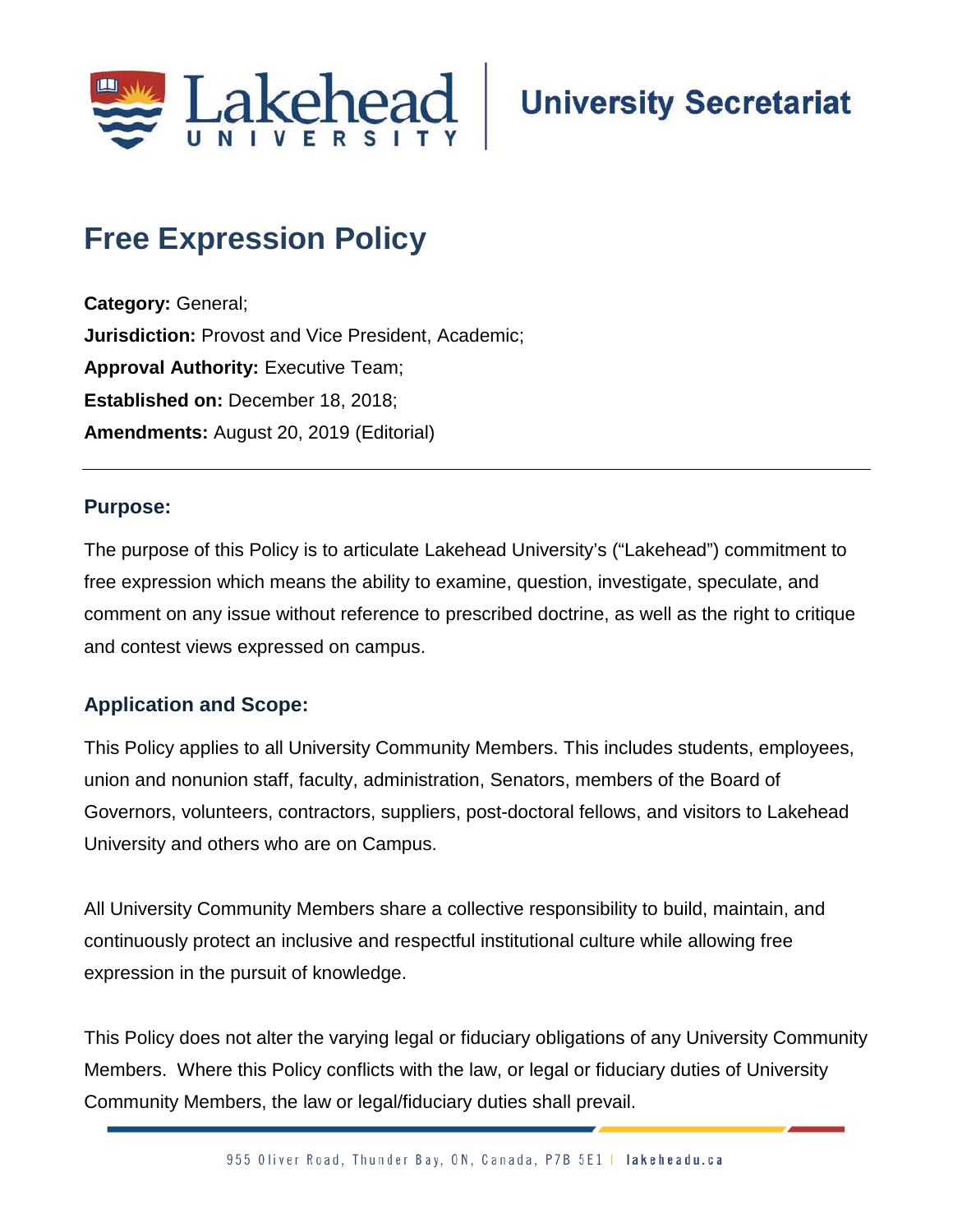### **Policy:**

Subject to the exceptions set out in this Policy and by law:

- Lakehead is a place for open discussion and free inquiry;
- Lakehead will not attempt to limit the access of University Community Members to ideas or opinions that they disagree with or find offensive; and
- While University Community Members are free to criticize and contest views expressed on campus, they may not obstruct or interfere with the freedoms and rights of others including the freedom to express their views.

This Policy does not restrict Academic Freedom entitlement derived from Collective Agreements or otherwise.

Lakehead considers official student groups' compliance with this Policy as condition for ongoing financial support or recognition, and encourages student unions to adopt policies that align with the Free Expression Policy.

Expression that violates the law is not allowed.

While all forms of expression should be undertaken in a manner that also recognizes the free expression rights of others, Lakehead may properly restrict expression, for example, that violates the law, is threatening, harassing, or defamatory; discriminatory or invades privacy or confidentiality interests; or compromises health and safety.

Moreover, Lakehead may reasonably regulate the time, place and manner of expression to ensure that it does not disrupt the functions of the University. Access to the University will not be unreasonably restricted.

Jurisdiction over violations of this Policy includes actions on University premises, at University sponsored events, or elsewhere (including on the internet or through social media) when an identifiable interest of a University member or the University is concerned.